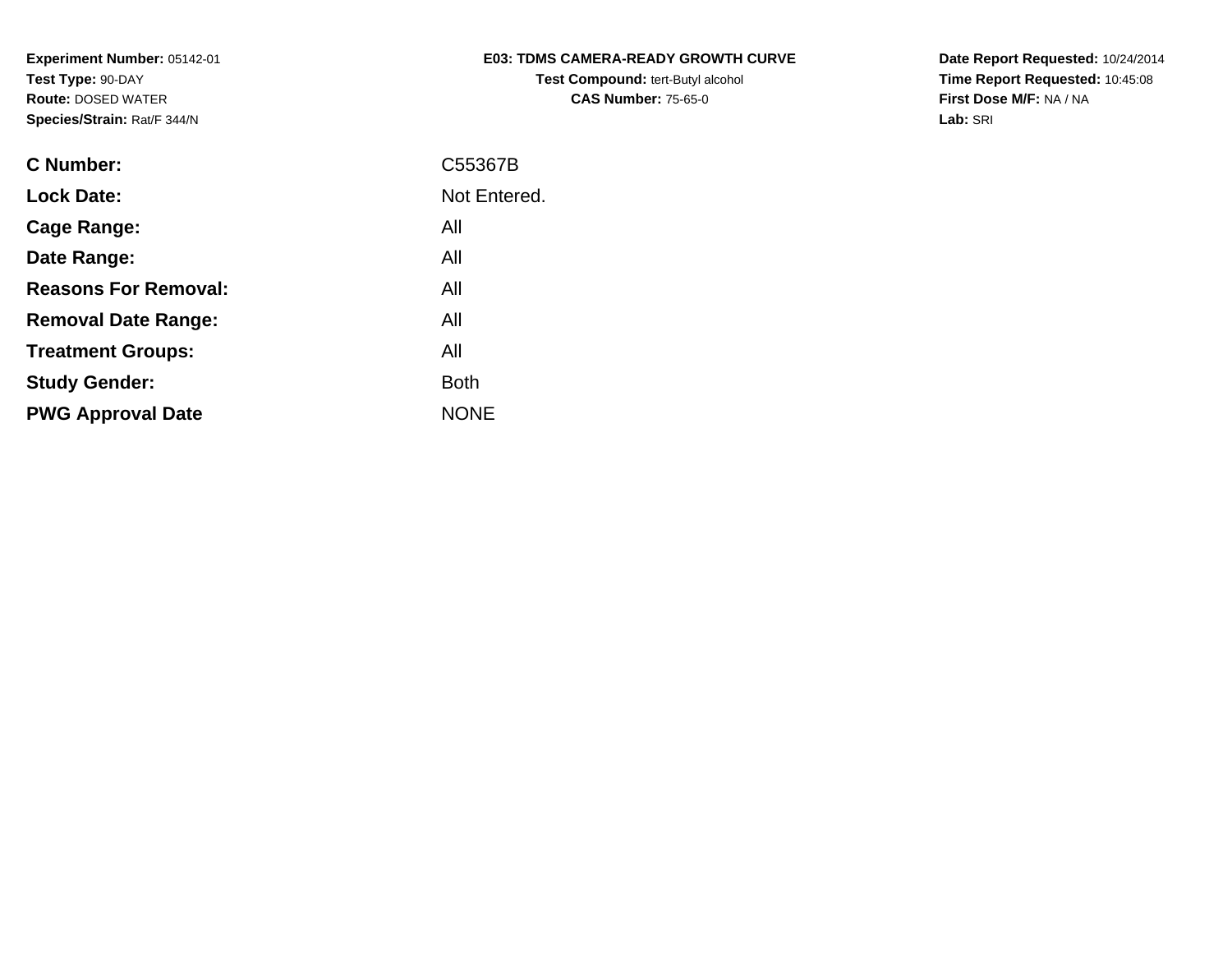#### **E03: TDMS CAMERA-READY GROWTH CURVE**

**Test Compound:** tert-Butyl alcohol **CAS Number:** 75-65-0

**Date Report Requested:** 10/24/2014**Time Report Requested:** 10:45:08**First Dose M/F:** NA / NA**Lab:** SRI

**MALE** 

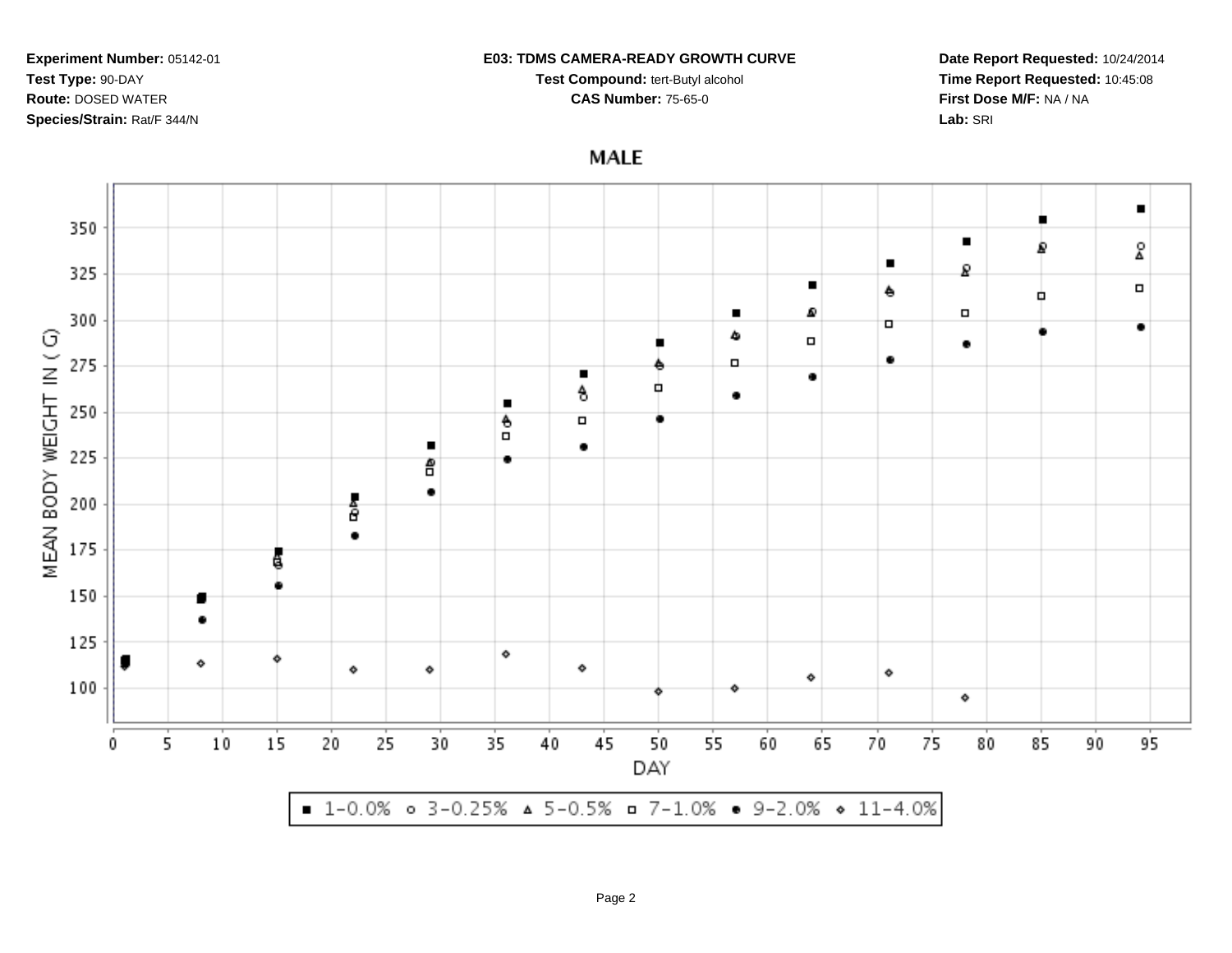## **E03: TDMS CAMERA-READY GROWTH CURVE**

**Test Compound:** tert-Butyl alcohol **CAS Number:** 75-65-0

## \*\*\*END OF MALE DATA\*\*\*

**Date Report Requested:** 10/24/2014**Time Report Requested:** 10:45:08**First Dose M/F:** NA / NA**Lab:** SRI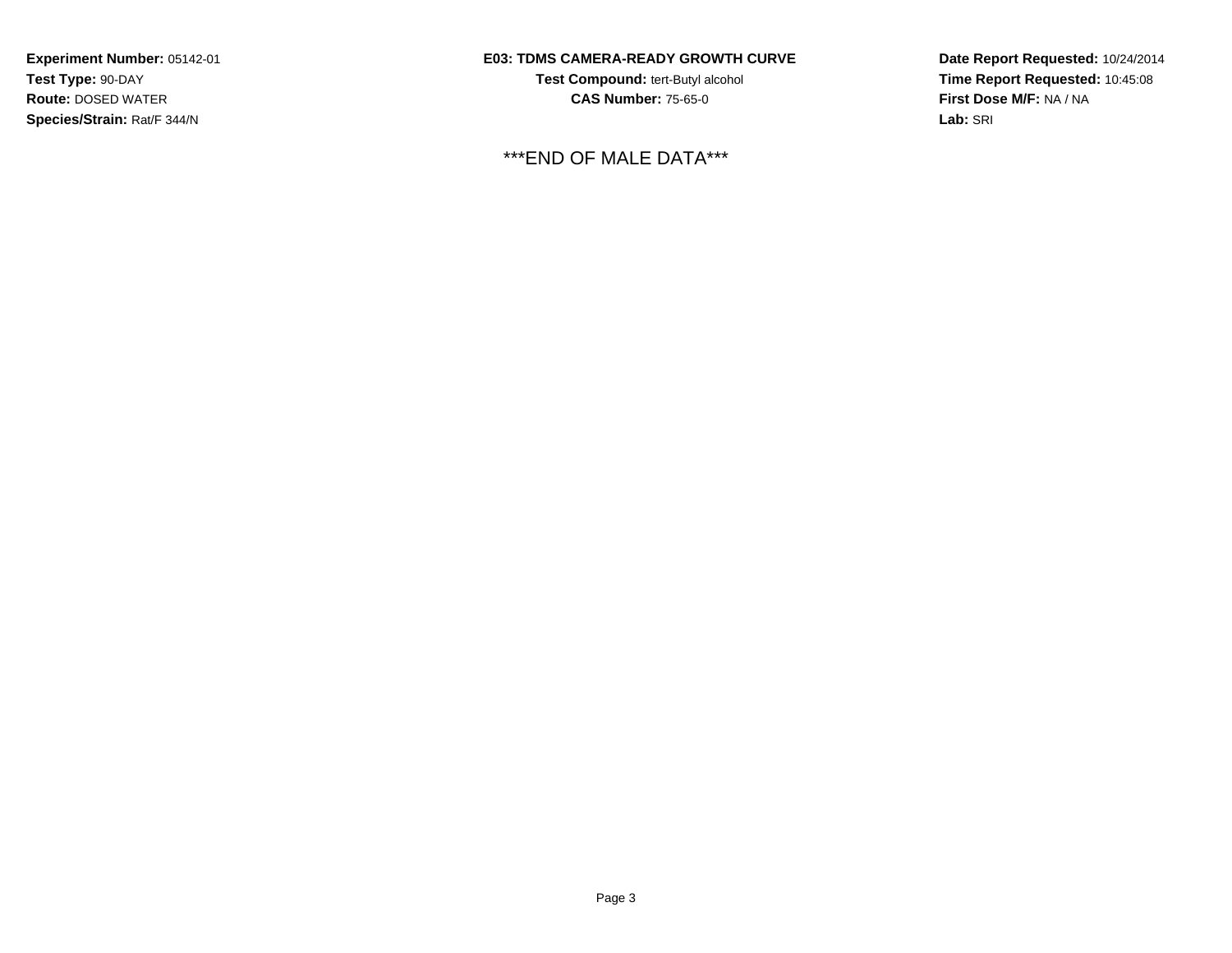#### **E03: TDMS CAMERA-READY GROWTH CURVE**

**Test Compound:** tert-Butyl alcohol **CAS Number:** 75-65-0

**Date Report Requested:** 10/24/2014**Time Report Requested:** 10:45:08**First Dose M/F:** NA / NA**Lab:** SRI

# **FEMALE**